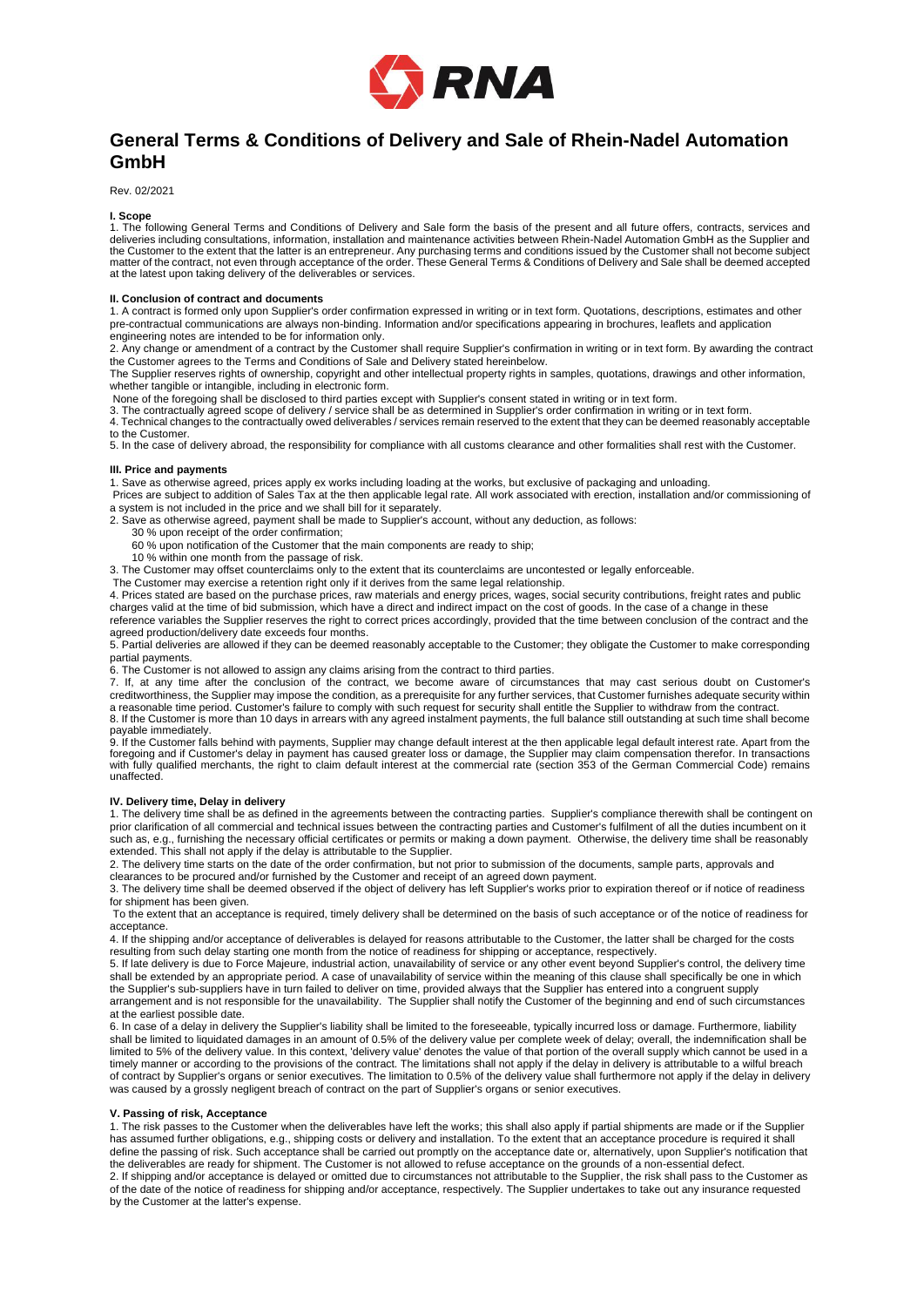

3. If shipping is delayed at Customer's request or if the goods are not accepted for reasons not attributable to us, the risk shall pass to the Customer upon notification of the readiness for shipping. The costs incurred for storage, at least 0.5% of the value of the goods per month, shall be borne by the Customer. However, the Customer shall be free to prove lesser damages.

#### **VI. Reservation of title**

1. The Supplier reserves title to the deliverables until receipt of all payments due under the delivery contract.

2. The Supplier may insure the deliverables against theft, breakage, fire, water and other damage at Customer's expense, save where the Customer has demonstrably taken out such insurance himself.

3. The Customer shall not pledge the deliverables, nor transfer them as security, until he has made full payment thereof. In case of attachment, seizure or other disposition being levied thereon by third parties, the Customer shall promptly notify the Supplier accordingly.

4. If the Customer is in breach of contract, and specifically in arrears with payment, the Supplier may recover the deliverables following due warning and the Customer shall be obligated to surrender the same.

An assertion of the reservation of title and attachment of deliverables by the Supplier shall entitle the latter to withdraw from the contract. 5. If the Customer is in arrears with payment, the Supplier may repossess deliverables that are subject to a reservation of title but shall not be deemed to have thereby exercised his right to withdraw from the contract. If deliverables subject to a reservation of title are realized, the Supplier may deduct 10% of the realization proceeds towards the costs incurred by the Supplier in connection with such realization, unless the Customer can demonstrate that the costs incurred by the Supplier in connection therewith are substantially lower.

6. The Supplier may withdraw from the contract and demand the immediate return of the deliverables if the Customer files for its own insolvency, or if insolvency proceedings are instituted against the Customer, or if a petition for insolvency is rejected for want of assets.

7. The Customer may resell the deliverables in the ordinary course of business. However, the Customer hereby assigns to the Supplier all claims he may come to hold against the buyer or third parties as a result of such resale, irrespective of whether the goods subject to a reservation of title are sold without further processing or in a further processed form. The Customer may collect on such claims even after such assignment.

The Supplier's right to collect on such claims itself shall remain unaffected; however, the Supplier undertakes not to collect on such claims for as long as the Customer meets its payment obligations. The Supplier may require the Customer to disclose to it all assigned claims along with the respective debtors; to provide all information needed for collection; to furnish the relevant documents; and to notify the debtor of the assignment. If the deliverables are resold together with other goods not owned by the Supplier, the Customer's claim against the buyer thereof shall be deemed assigned in the amount of the delivery price agreed between the Supplier and the Customer. Any processing or transformation by the Customer of goods subject to a reservation of title shall at all times be deemed to be performed on behalf of the Supplier. If an item subject to a reservation of title is processed together with other items not belonging to the Supplier, the Supplier shall acquire joint ownership of the resulting new item in proportion to the ratio of the value of the item subject to reservation of title to the value of the other processed items at the time of their processing. Besides, the provisions applicable to items subject to a reservation of title shall likewise apply to any new item created by such processing. 8. The Supplier shall release security interests to the extent that the realizable value thereof exceeds the secured debt by more than 10%. In this context, the choice of security interests to be released shall be at Supplier's own discretion.

## **Warranty for quality defects, Joint and several liability**

1. It shall be a prerequisite to Supplier's liability that the Customer inspects the deliverables for defects promptly upon receipt. The Customer must notify the Supplier of any defects forthwith, but no later than within one week, either in writing or in text form. In the case of concealed defects this obligation arises at the time of discovery thereof. If the Customer fails to comply with the foregoing obligation to give notice of a defect under warranty then the deliverables shall be deemed approved, provided always that the defect was of a type detectable by due and proper inspection.

2. No guarantees are given.

3. No warranty is accepted for defects resulting from any the following causes: improper/inexpert use, faulty installation or commissioning by the Customer or third parties, natural wear and tear, improper or neglectful handling, unsuitable equipment, provided they are not attributable to a fault of the Supplier.

4. Any modifications or repairs carried out improperly and without Supplier's approval by the Customer or third parties shall void the liability for any consequences resulting therefrom.

5. In the event of a defect, the Supplier shall determine by reasonable assessment, including of the Customer's interests, whether to remove the defects via repairs or to supply a replacement.

6. Out of the costs of a justified rectification of defects the Supplier shall cover the costs of labour and materials; other costs such as, specifically, installation and removal costs as well as costs of testing and inspection shall not be borne by the Supplier.

7. If the Customer has moved the deliverables away from the place of acceptance, the Customer shall bear any additional defect rectification costs resulting therefrom. The liability for damages, subject to limitation as stipulated hereinbelow, shall remain unaffected by this provision.

Should the defect rectification or replacement delivery fail, the Customer may reduce the purchase price. To the extent that the non-conformity is not of a minor nature, the Customer may opt, at its own discretion, to withdraw from the contract instead. The Supplier may refuse the rectification of defects if it involves disproportionate costs.

8. The Supplier carries liability in accordance with the law, albeit its liability for damages shall be limited as follows:

a) In the case of simple negligence, liability shall be borne for injuries to life, body or health. b) In the case of wilful intent on the part of a simple vicarious agent and of gross negligence by legal representatives, employees or vicarious

agents, the liability shall be limited to the foreseeable, typically occurring damage.

Moreover, liability shall be limited to the sum covered by the business liability insurance which amounts to € 10 million in respect of personal injury and € 5 million for damage to property.

The liability for injuries to life, body or health remains unlimited.

c) In the case of a breach of a cardinal obligation, the Supplier shall bear liability for simple negligence as well, in derogation of para. 8.a), but subject to a limitation as under b).

A cardinal obligation is understood to be one whose fulfilment is key to the proper performance of the contract and on the observation of which the other party to the contract may commonly rely on.

9. The Customer cannot claim liability for defects if it has installed the deliverables on unsuitable building ground or in an otherwise improper manner, or uses it improperly, or employs unsuitable equipment, or damages the deliverables or exposes them to chemical, electronic or electric influences, or performs no or improper maintenance thereon, so that the defect is caused by the Customer.

10. Deliverables forming the object of a complaint under warranty must be sent to Aachen at no cost to the Supplier.

### **VIII. Warranty of title**

1. If the use of the deliverables results in an infringement of industrial property rights or copyrights under inland jurisdiction, the Supplier shall procure for the Customer, at Supplier's expense, the right to generally continue the use thereof, or else shall modify the deliverables - in a manner that can be deemed reasonably acceptable to the Customer - so that the infringement will cease. If this is not feasible in an economically reasonable manner or within reasonable time, the Customer may withdraw from the contract.

Under the foregoing conditions the Supplier shall be entitled to withdraw from the contract as well.

Moreover, the Supplier shall hold the Customer free and harmless of any uncontested or unappealable claims asserted by the holders of the relevant industrial property rights.

2. Damage claims based on defects of title may be asserted only subject to the limitation defined in section VII. The Supplier shall not bear liability to the extent that the defect of title results from an instruction given by the Customer or that the infringement was caused at least in part by an unauthorized modification or non-contractual use of the deliverables on the part of the Customer.

3. The Customer shall give reasonable support to the Supplier in defending against any claims brought forward and shall enable the Supplier to carry out such modification work. The Customer shall reserve to the Supplier all defence measures, including extrajudicial settlement. The Supplier will accept no liability to the extent to which loss or damage arises from Customer's breach of the aforementioned obligations.